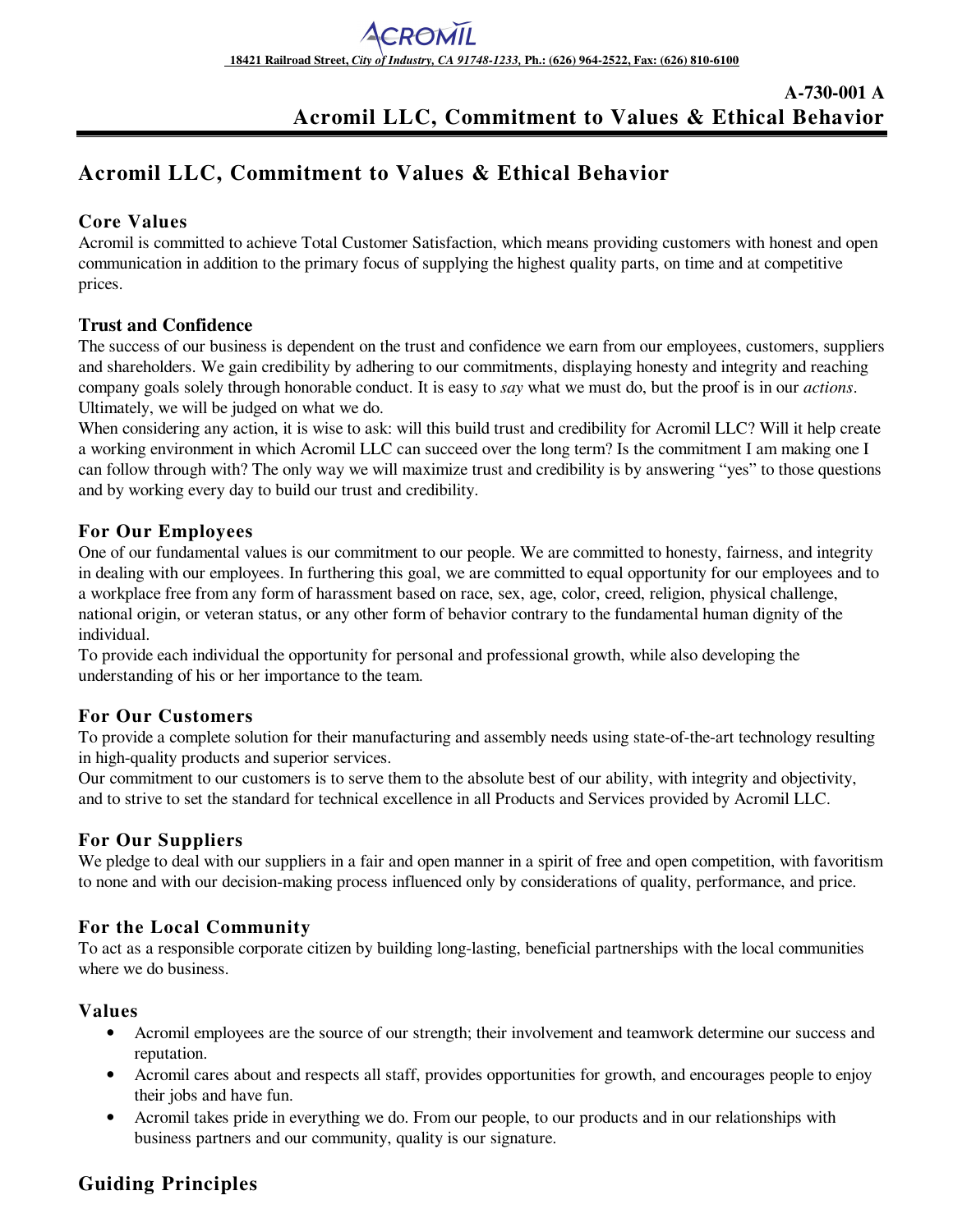**18421 Railroad Street,** *City of Industry, CA 91748-1233,* **Ph.: (626) 964-2522, Fax: (626) 810-6100**

# **Acromil LLC, Commitment to Values & Ethical Behavior**

**A-730-001 A** 

- Safety is paramount.
- Customers are the focus of everything Acromil aims to achieve.
- All Acromil employees are encouraged to act as a team and to treat one another with trust and respect.
- The Acromil team is committed to honesty, openness and integrity in all dealings.
- We believe in full accountability.
- Acromil is committed to the pursuit of excellence.
- We are concerned, caring and responsive to all stakeholders.
- We create an optimal corporate climate for motivating our employees to function effectively while sharing the joy of achieving goals in a challenging environment.

#### **Code of Ethics**

**We, the employees of Acromil LLC**, in recognition of the importance of our processes, and in accepting a personal obligation to our profession, its members and the communities we serve, do hereby commit ourselves to the highest ethical and professional conduct and agree:

- To accept responsibility in making decisions consistent with the safety, health and welfare of the public, and to disclose promptly factors that might endanger the public or the environment;
- To avoid real or perceived conflicts of interest whenever possible, and to disclose them to the affected parties when they do exist;
- To be honest and realistic in stating claims or estimates based on available data.
- To reject bribery in all its forms;
- To improve the understanding of technology, its appropriate application, and potential consequences;
- To maintain and improve our technical competence and to undertake technological tasks for others only if qualified by training or experience, or after full disclosure of pertinent limitations;
- To seek, accept, and offer honest criticism of technical work, to acknowledge and correct errors, and to credit properly the contributions of others;
- To treat fairly all persons regardless of such factors as race, religion, gender, disability, age, or national origin;
- To avoid hurting others, their property, reputation, or employment by false or malicious action;
- To assist colleagues and co-workers in their professional development and to support them in following this code of ethics. Acromil is committed to the pursuit of excellence.
- We will be concerned, caring and responsive to all stakeholders.
- We will create an optimal corporate climate for motivating our employees to function effectively while sharing the joy of achieving goals in a challenging environment.